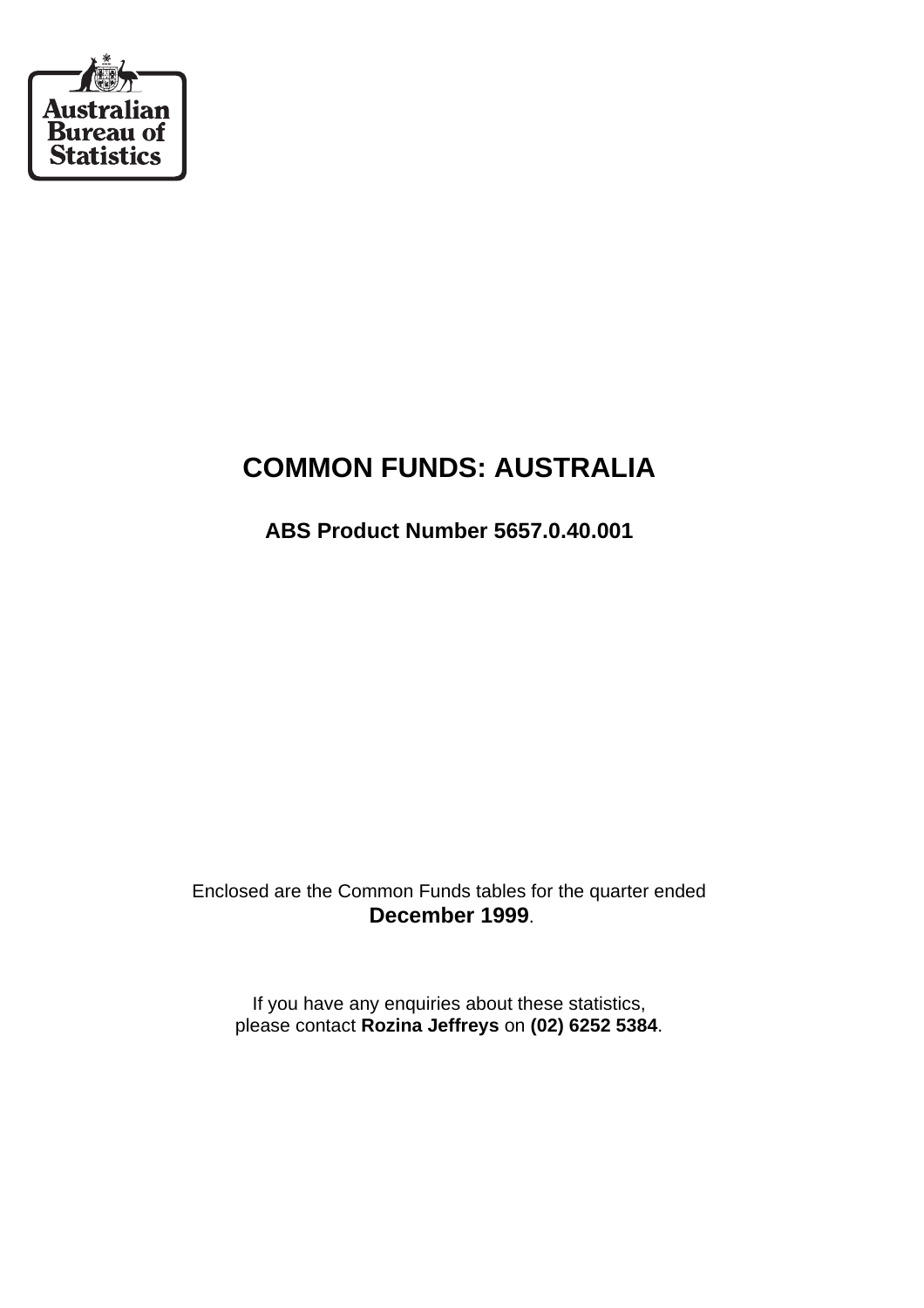## **TABLE 1. CASH COMMON FUNDS (\$ million)**

|                                                                                                                                                                                                            | Jun 97                                           | Sep 97                                          | Dec 97                                            | Mar 98                                            | Jun 98                                           | Sep 98                                            | Dec 98                                           | Mar 99                                            | Jun 99                                            | Sep 99                                            | Dec 99                                              |
|------------------------------------------------------------------------------------------------------------------------------------------------------------------------------------------------------------|--------------------------------------------------|-------------------------------------------------|---------------------------------------------------|---------------------------------------------------|--------------------------------------------------|---------------------------------------------------|--------------------------------------------------|---------------------------------------------------|---------------------------------------------------|---------------------------------------------------|-----------------------------------------------------|
|                                                                                                                                                                                                            |                                                  |                                                 |                                                   |                                                   | <b>ASSETS</b>                                    |                                                   |                                                  |                                                   |                                                   |                                                   |                                                     |
| Cash and deposits<br>Cash and bank deposits<br>Other deposit taking institutions                                                                                                                           | 374                                              | 354<br>5                                        | 392<br>2                                          | 340                                               | 369<br>116                                       | 368<br>114                                        | 346<br>114                                       | 329<br>116                                        | 364<br>115                                        | 346<br>116                                        | 404<br>115                                          |
| Loans and placements                                                                                                                                                                                       | $\overline{4}$                                   | $\overline{4}$                                  | 5                                                 | $\overline{4}$                                    | $\overline{4}$                                   | $\overline{4}$                                    | 27                                               | 5                                                 | 5                                                 | 6                                                 | 5                                                   |
| Short term securities<br>Bills of exchange<br>Bank certificates of deposit<br>Other short term securities                                                                                                  | 1,890<br>398<br>273                              | 1,921<br>409<br>375                             | 2,115<br>407<br>373                               | 1,998<br>598<br>452                               | 2,134<br>498<br>280                              | 2,115<br>668<br>330                               | 2,121<br>668<br>317                              | 2,167<br>745<br>240                               | 1,979<br>876<br>196                               | 2,208<br>733<br>164                               | 1,939<br>958<br>165                                 |
| Long term securities<br>Commonwealth government bonds<br>State and local government securities<br>Other long term securities                                                                               | $\overline{\phantom{a}}$<br>$\overline{a}$<br>27 | $\overline{\phantom{a}}$<br>34                  | 34                                                | $\overline{\phantom{a}}$<br>$\sqrt{2}$<br>31      | 35                                               | 39                                                | $\tau$<br>55                                     | $\overline{\phantom{a}}$<br>6<br>50               | 8<br>57                                           | $\bf 8$<br>51                                     | 41                                                  |
| Other financial assets                                                                                                                                                                                     |                                                  |                                                 |                                                   |                                                   |                                                  |                                                   |                                                  | 60                                                | 60                                                | 60                                                | 60                                                  |
| Other non-financial assets                                                                                                                                                                                 |                                                  |                                                 |                                                   |                                                   |                                                  |                                                   |                                                  |                                                   |                                                   |                                                   |                                                     |
| <b>TOTAL ASSETS</b>                                                                                                                                                                                        | 2,967                                            | 3,102                                           | 3,328                                             | 3,425                                             | 3,436                                            | 3,638                                             | 3,655                                            | 3,718                                             | 3,660                                             | 3,692                                             | 3,687                                               |
|                                                                                                                                                                                                            |                                                  |                                                 |                                                   |                                                   | <b>LIABILITIES</b>                               |                                                   |                                                  |                                                   |                                                   |                                                   |                                                     |
| Depositors' Funds<br>Other Liabilities                                                                                                                                                                     | 2,967                                            | 3,102                                           | 3,328                                             | 3,425                                             | 3,436                                            | 3,638                                             | 3,655                                            | 3,718                                             | 3,660                                             | 3,692                                             | 3,687                                               |
| <b>TOTAL LIABILITIES</b>                                                                                                                                                                                   | 2,967                                            | 3,102                                           | 3,328                                             | 3,425                                             | 3,436                                            | 3,638                                             | 3,655                                            | 3,718                                             | 3,660                                             | 3,692                                             | 3,687                                               |
|                                                                                                                                                                                                            |                                                  |                                                 |                                                   |                                                   | DEPOSITS AND WITHDRAWALS                         |                                                   |                                                  |                                                   |                                                   |                                                   |                                                     |
| Depositors' Funds at start of the period<br>New deposits during quarter<br>Other amounts credited during quarter<br>Withdrawals during quarter<br>Depositors' Funds at end of period                       | 2,858<br>1,139<br>1,030<br>2,967                 | 2,967<br>902<br>767<br>3,102                    | 3,102<br>920<br>694<br>3,328                      | 3,328<br>924<br>827<br>3,425                      | 3,425<br>808<br>797<br>3,436                     | 3,436<br>879<br>678<br>3,638                      | 3,638<br>494<br>478<br>3,655                     | 3,655<br>468<br>405<br>3,718                      | 3,718<br>573<br>18<br>649<br>3,660                | 3,660<br>564<br>532<br>3,692                      | 3,692<br>1,011<br>13<br>1,029<br>3,687              |
|                                                                                                                                                                                                            |                                                  |                                                 |                                                   |                                                   | <b>MATURITY DISSECTION</b>                       |                                                   |                                                  |                                                   |                                                   |                                                   |                                                     |
| At call and up to 24 hours<br>Over 24 hours and up to 7 days<br>Over 7 days and up to 30 days<br>Over 30 days and up to 90 days<br>Over 90 days and up to 180 days<br>Over 180 days<br><b>TOTAL ASSETS</b> | 387<br>350<br>742<br>985<br>452<br>51<br>2.967   | 358<br>312<br>801<br>925<br>493<br>213<br>3,102 | 391<br>266<br>894<br>1,004<br>565<br>208<br>3,328 | 300<br>414<br>905<br>1,262<br>325<br>219<br>3,425 | 289<br>555<br>874<br>1,209<br>458<br>51<br>3,436 | 323<br>464<br>782<br>1,268<br>552<br>249<br>3,638 | 325<br>580<br>706<br>1,458<br>502<br>84<br>3.655 | 301<br>479<br>835<br>1,226<br>596<br>281<br>3,718 | 405<br>415<br>824<br>1,409<br>456<br>151<br>3,660 | 329<br>482<br>968<br>1,211<br>577<br>125<br>3,692 | 403<br>315<br>1,258<br>1,297<br>296<br>118<br>3,687 |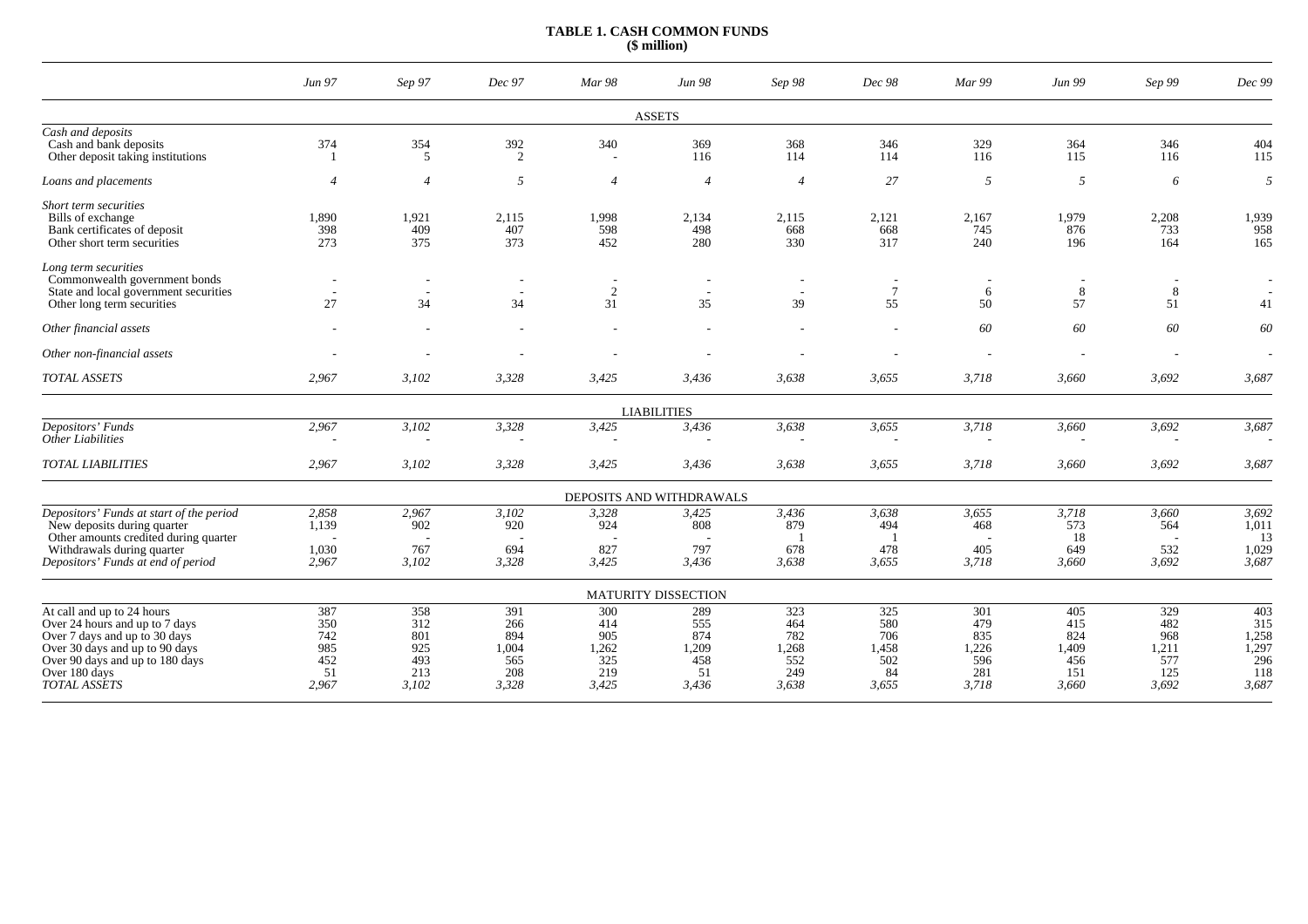#### **TABLE 2. COMMON FUNDS (EXCLUDING CASH COMMON FUNDS) (\$ million)**

|                                                                                                                                                                                      | Jun 97                                       | Sep 97                                       | Dec 97                            | Mar 98                             | Jun 98                                                   | Sep 98                             | Dec 98                            | Mar 99                             | Jun 99                                       | Sep 99                             | Dec 99                                        |
|--------------------------------------------------------------------------------------------------------------------------------------------------------------------------------------|----------------------------------------------|----------------------------------------------|-----------------------------------|------------------------------------|----------------------------------------------------------|------------------------------------|-----------------------------------|------------------------------------|----------------------------------------------|------------------------------------|-----------------------------------------------|
|                                                                                                                                                                                      |                                              |                                              |                                   |                                    | <b>ASSETS</b>                                            |                                    |                                   |                                    |                                              |                                    |                                               |
| Cash and deposits<br>Cash and bank deposits<br>Other deposit taking institutions                                                                                                     | 212<br>164                                   | 218<br>168                                   | 219<br>165                        | 223<br>171                         | 225<br>175                                               | 221<br>163                         | 217<br>172                        | 191<br>175                         | 179<br>191                                   | 137<br>201                         | 137<br>169                                    |
| Loans and placements                                                                                                                                                                 | 1,409                                        | 1,430                                        | 1,431                             | 1,394                              | 1,402                                                    | 1,630                              | 1,714                             | 1,757                              | 1,798                                        | 1,867                              | 1,893                                         |
| Short term securities<br>Bills of exchange<br>Bank certificates of deposit<br>Other short term securities                                                                            | 161<br>52<br>24                              | 222<br>$\frac{1}{50}$<br>15                  | 212<br>66<br>23                   | 159<br>65<br>54                    | 187<br>69<br>70                                          | 188<br>68<br>11                    | 165<br>121<br>56                  | 184<br>140<br>62                   | 126<br>146<br>5                              | 117<br>168<br>2                    | 67<br>164<br>20                               |
| Long term securities<br>Commonwealth government bonds<br>State and local government securities<br>Other long term securities                                                         | 60<br>297<br>250                             | 61<br>306<br>264                             | 64<br>319<br>262                  | 68<br>331<br>297                   | 66<br>344<br>344                                         | 62<br>353<br>406                   | 69<br>361<br>371                  | 65<br>374<br>376                   | 58<br>355<br>446                             | 59<br>345<br>453                   | 58<br>363<br>456                              |
| Equities and Units in trusts<br>Private trading corporation shares<br>Financial sector shares<br>Units in trusts<br>Other financial assets                                           | 318<br>227<br>39<br>$\overline{\phantom{a}}$ | 300<br>237<br>55<br>$\overline{\phantom{a}}$ | 291<br>233<br>56                  | 239<br>312<br>63<br>$\overline{a}$ | 204<br>319<br>100<br>$\overline{\phantom{a}}$            | 195<br>339<br>108                  | 206<br>345<br>116                 | 221<br>344<br>90                   | 214<br>335<br>82<br>$\overline{\phantom{a}}$ | 204<br>327<br>115<br>$\sim$        | 232<br>370<br>113<br>$\overline{\phantom{a}}$ |
| Non-financial assets<br>Land and buildings<br>Other non-financial assets                                                                                                             | 72                                           | 65                                           | 70                                | 72                                 | 33                                                       | 52                                 | 46                                | 49<br>38                           | 66<br>29                                     | 46<br>29                           | 46<br>38                                      |
| Total Assets in Australia                                                                                                                                                            | 3,285                                        | 3,391                                        | 3,411                             | 3,448                              | 3,538                                                    | 3,796                              | 3,959                             | 4,066                              | 4,030                                        | 4,070                              | 4,126                                         |
| Assets overseas                                                                                                                                                                      |                                              | $\overline{\phantom{a}}$                     |                                   | 72                                 | 44                                                       | 42                                 | 49                                | 43                                 | 36                                           | 35                                 | 40                                            |
| <b>TOTAL ASSETS</b><br>of which:                                                                                                                                                     | 3,285                                        | 3,391                                        | 3,411                             | 3,520                              | 3,582                                                    | 3,838                              | 4,008                             | 4,109                              | 4,066                                        | 4,105                              | 4,166                                         |
| <b>Equity Funds</b><br>Mortgage Funds<br><b>Property Funds</b><br>Other Funds                                                                                                        | 655<br>1,450<br>134<br>1,046                 | 666<br>1,509<br>132<br>1,084                 | 654<br>1,526<br>134<br>1,097      | 745<br>1,525<br>127<br>1,123       | 693<br>1,585<br>128<br>1,176                             | 686<br>1,839<br>138<br>1,175       | 739<br>1,908<br>135<br>1,226      | 753<br>1,976<br>137<br>1,243       | 718<br>1,967<br>134<br>1,247                 | 700<br>1,984<br>135<br>1,286       | 762<br>1,971<br>123<br>1,310                  |
|                                                                                                                                                                                      |                                              |                                              |                                   |                                    | <b>LIABILITIES</b>                                       |                                    |                                   |                                    |                                              |                                    |                                               |
| Depositors' Funds<br>Borrowings from Financial sector<br>Other borrowings                                                                                                            | 3,285                                        | 3,391                                        | 3,411                             | 3,520                              | 3,582                                                    | 3,837                              | 4,007                             | 4,108                              | 4,062                                        | 4,103                              | 4,166                                         |
| Options and futures<br>Other liabilities<br><b>TOTAL LIABILITIES</b>                                                                                                                 | 3,285                                        | 3,391                                        | 3,411                             | 3,520                              | 3,582                                                    | 3,838                              | 4,008                             | $\overline{1}$<br>4,109            | $\overline{A}$<br>4,066                      | 2<br>4,105                         | 4,166                                         |
|                                                                                                                                                                                      |                                              |                                              |                                   |                                    | DEPOSITS AND WITHDRAWALS                                 |                                    |                                   |                                    |                                              |                                    |                                               |
| Depositors' Funds at start of the period<br>New deposits during quarter<br>Other amounts credited during quarter<br>Withdrawals during quarter<br>Depositors' Funds at end of period | 3,177<br>232<br>17<br>141<br>3,285           | 3,267<br>212<br>$\mathbf Q$<br>97<br>3,391   | 3,375<br>182<br>3<br>149<br>3,411 | 3,392<br>385<br>-8<br>265<br>3,520 | 3,528<br>224<br>$\boldsymbol{\varDelta}$<br>174<br>3,582 | 3,584<br>402<br>18<br>166<br>3,838 | 3,838<br>343<br>3<br>176<br>4,008 | 4,008<br>226<br>24<br>149<br>4,109 | 4,109<br>165<br>-5<br>213<br>4,066           | 4,066<br>206<br>13<br>180<br>4,105 | 4,105<br>212<br>-8<br>159<br>4,166            |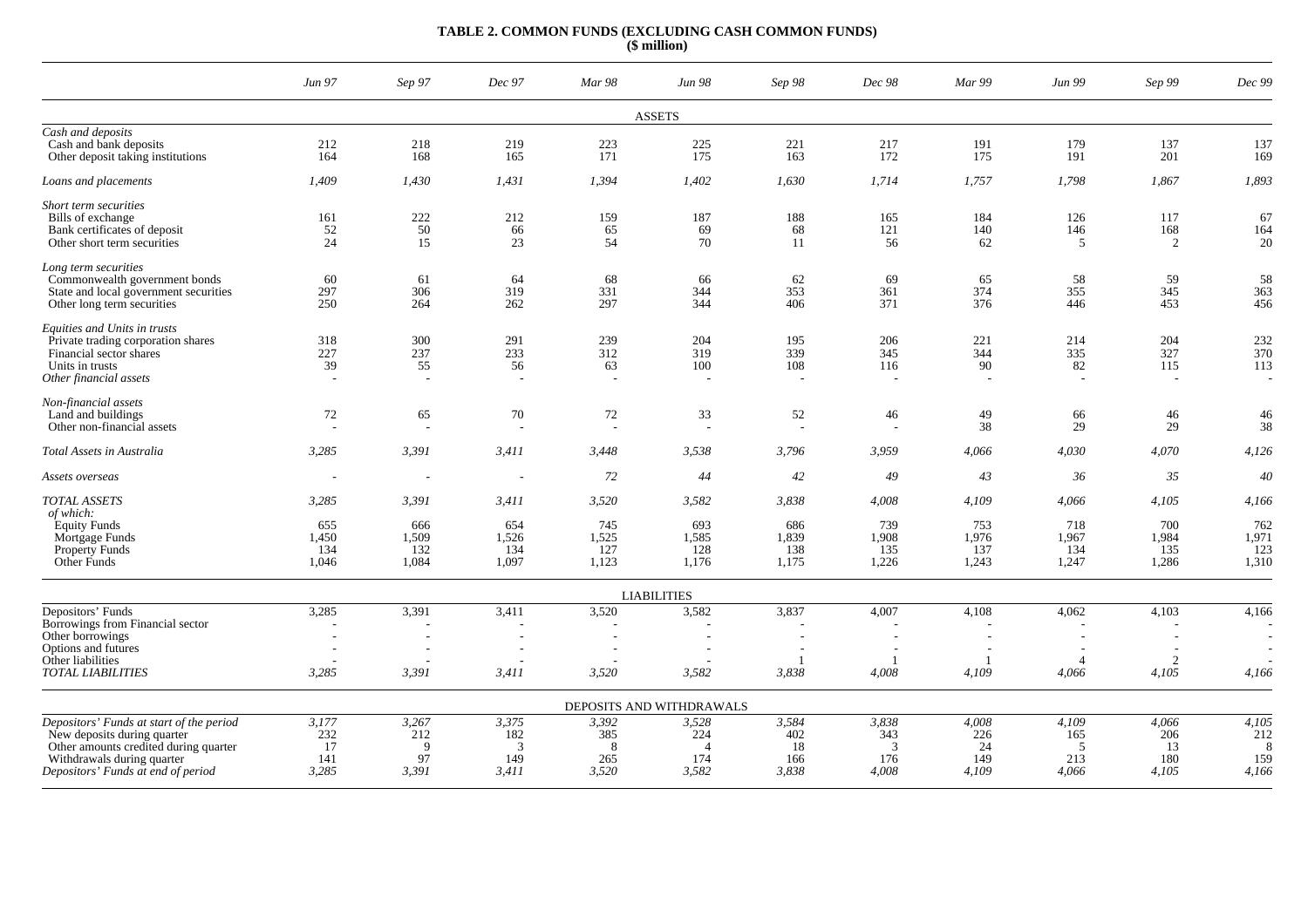## **TABLE 3. ALL COMMON FUNDS (\$ million)**

|                                                                                                                                                                                      | Jun 97                                         | Sep 97                                         | Dec 97                                         | Mar 98                                         | Jun 98                                                     | Sep 98                                         | Dec 98                                              | <b>Mar 99</b>                                  | Jun 99                                         | Sep 99                                         | Dec 99                                         |
|--------------------------------------------------------------------------------------------------------------------------------------------------------------------------------------|------------------------------------------------|------------------------------------------------|------------------------------------------------|------------------------------------------------|------------------------------------------------------------|------------------------------------------------|-----------------------------------------------------|------------------------------------------------|------------------------------------------------|------------------------------------------------|------------------------------------------------|
|                                                                                                                                                                                      |                                                |                                                |                                                |                                                | <b>ASSETS</b>                                              |                                                |                                                     |                                                |                                                |                                                |                                                |
| Cash and deposits<br>Cash and bank deposits<br>Other deposit taking institutions                                                                                                     | 751<br>586<br>165                              | 745<br>572<br>173                              | 778<br>611<br>167                              | 734<br>563<br>171                              | 885<br>594<br>291                                          | 866<br>589<br>277                              | 849<br>563<br>286                                   | 811<br>520<br>291                              | 849<br>543<br>306                              | 800<br>483<br>317                              | 825<br>541<br>284                              |
| Loans and placements                                                                                                                                                                 | 1,413                                          | 1,434                                          | 1,436                                          | 1,398                                          | 1,406                                                      | 1,634                                          | 1,741                                               | 1,762                                          | 1,803                                          | 1,873                                          | 1,898                                          |
| Short term securities<br>Bills of exchange<br>Bank certificates of deposit<br>Other short term securities                                                                            | 2,798<br>2,051<br>450<br>297                   | 2,992<br>2,143<br>459<br>390                   | 3,196<br>2,327<br>473<br>396                   | 3,326<br>2,157<br>663<br>506                   | 3,238<br>2,321<br>567<br>350                               | 3,380<br>2,303<br>736<br>341                   | 3,448<br>2,286<br>789<br>373                        | 3,538<br>2,351<br>885<br>302                   | 3,328<br>2,105<br>1,022<br>201                 | 3,392<br>2,325<br>901<br>166                   | 3,313<br>2,006<br>1.122<br>185                 |
| Long term securities<br>Commonwealth government bonds<br>State and local government securities<br>Other long term securities                                                         | 634<br>60<br>297<br>277                        | 665<br>61<br>306<br>298                        | 679<br>64<br>319<br>296                        | 729<br>68<br>333<br>328                        | 789<br>66<br>344<br>379                                    | 860<br>62<br>353<br>445                        | 863<br>69<br>368<br>426                             | 871<br>65<br>380<br>426                        | 924<br>58<br>363<br>503                        | 916<br>59<br>353<br>504                        | 918<br>58<br>363<br>497                        |
| Equities and Units in trusts<br>Private trading corporation shares<br>Financial sector shares<br>Units in trusts                                                                     | 584<br>318<br>227<br>39                        | 592<br>300<br>237<br>55                        | 580<br>291<br>233<br>56                        | 614<br>239<br>312<br>63                        | 623<br>204<br>319<br>100                                   | 642<br>195<br>339<br>108                       | 667<br>206<br>345<br>116                            | 655<br>221<br>344<br>90                        | 631<br>214<br>335<br>82                        | 646<br>204<br>327<br>115                       | 715<br>232<br>370<br>113                       |
| Other financial assets                                                                                                                                                               |                                                | $\overline{\phantom{a}}$                       |                                                |                                                |                                                            |                                                | $\overline{\phantom{a}}$                            | 60                                             | 60                                             | 60                                             | 60                                             |
| Non-financial assets<br>Land and buildings<br>Other non-financial assets                                                                                                             | 72                                             | 65                                             | 70                                             | 72                                             | 33                                                         | 52                                             | 46                                                  | 49<br>38                                       | 66<br>29                                       | 46<br>29                                       | 46<br>38                                       |
| Total Assets in Australia                                                                                                                                                            | 6,252                                          | 6,493                                          | 6,739                                          | 6,873                                          | 6,974                                                      | 7,434                                          | 7,614                                               | 7,784                                          | 7,690                                          | 7,762                                          | 7,813                                          |
| Assets overseas                                                                                                                                                                      |                                                | $\overline{\phantom{a}}$                       |                                                | 72                                             | 44                                                         | 42                                             | 49                                                  | 43                                             | 36                                             | 35                                             | 40                                             |
| <b>TOTAL ASSETS</b><br>of which:<br>Cash Funds<br><b>Equity Funds</b><br>Mortgage Funds<br><b>Property Funds</b><br>Other Funds                                                      | 6,252<br>2,967<br>655<br>1,450<br>134<br>1,046 | 6,493<br>3,102<br>666<br>1,509<br>132<br>1,084 | 6,739<br>3,328<br>654<br>1,526<br>134<br>1,097 | 6,945<br>3,425<br>745<br>1,525<br>127<br>1,123 | 7,018<br>3,436<br>693<br>1,585<br>128<br>1,176             | 7,476<br>3,638<br>686<br>1,839<br>138<br>1,175 | 7,663<br>3,655<br>739<br>1,908<br>135<br>1,226      | 7,827<br>3,718<br>753<br>1,976<br>137<br>1,243 | 7,726<br>3,660<br>718<br>1,967<br>134<br>1,247 | 7,797<br>3,692<br>700<br>1,984<br>135<br>1,286 | 7,853<br>3,687<br>762<br>1,971<br>123<br>1,310 |
|                                                                                                                                                                                      |                                                |                                                |                                                |                                                | <b>LIABILITIES</b>                                         |                                                |                                                     |                                                |                                                |                                                |                                                |
| Depositors' Funds<br>Borrowings from Financial sector<br>Other borrowings<br>Options and futures<br>Other liabilities                                                                | 6,252                                          | 6,493<br>÷,                                    | 6,739                                          | 6,945                                          | 7,018                                                      | 7,475                                          | 7,662<br>$\overline{\phantom{a}}$<br>$\overline{1}$ | 7,826                                          | 7,722<br>$\boldsymbol{\Lambda}$                | 7,795<br>$\overline{c}$                        | 7,853                                          |
| <b>TOTAL LIABILITIES</b>                                                                                                                                                             | 6,252                                          | 6,493                                          | 6,739                                          | 6,945                                          | 7,018                                                      | 7,476                                          | 7,663                                               | 7,827                                          | 7,726                                          | 7,797                                          | 7,853                                          |
|                                                                                                                                                                                      |                                                |                                                |                                                |                                                | DEPOSITS AND WITHDRAWALS                                   |                                                |                                                     |                                                |                                                |                                                |                                                |
| Depositors' Funds at start of the period<br>New deposits during quarter<br>Other amounts credited during quarter<br>Withdrawals during quarter<br>Depositors' Funds at end of period | 6,035<br>1,371<br>17<br>1,171<br>6,252         | 6,234<br>1,114<br>$\mathbf Q$<br>864<br>6,493  | 6,477<br>1,102<br>3<br>843<br>6,739            | 6,720<br>1,309<br>-8<br>1,092<br>6,945         | 6,953<br>1,032<br>$\boldsymbol{\varDelta}$<br>971<br>7,018 | 7,020<br>1,281<br>19<br>844<br>7,476           | 7,476<br>837<br>$\overline{4}$<br>654<br>7,663      | 7,663<br>694<br>24<br>554<br>7,827             | 7,827<br>738<br>23<br>862<br>7,726             | 7,726<br>770<br>13<br>712<br>7,797             | 7,797<br>1,223<br>21<br>1,188<br>7,853         |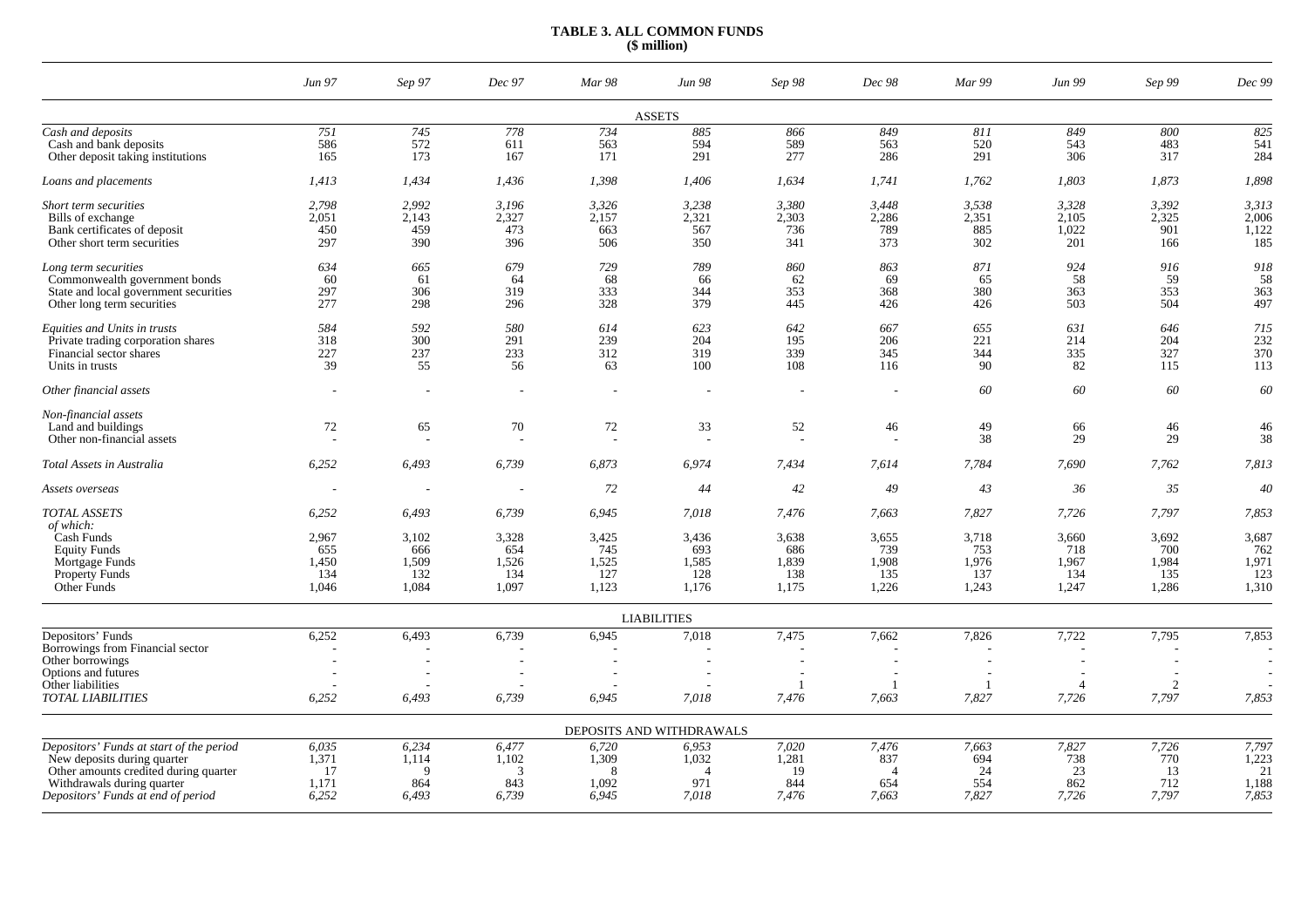#### **DATA SERVICE COMMON FUNDS - (5657.0)**

### **EXPLANATORY NOTES**

#### **Introduction**

This publication presents statistics on the assets and liabilities of common funds at the end of each quarter.

The statistics have been compiled from returns furnished by trustee companies (the managers of common funds)

as part of the quarterly Survey of Financial Information.

#### **Scope**

**1** Trustee companies manage all common funds. A trustee company is any company which is listed

in the relevant State Trustee Companies Act.

**2** Common funds were established in the early 1960s in accordance with appropriate State legislation

to enable trustee companies to combine depositors' funds and other funds held in trust in an investment pool, and

invest the funds in specific types of securities and/or assets.

**3** Cash common and other types of common funds have the same investment strategy and economic functions

as cash management trusts and public unit trusts. However they do not operate in the same manner, in that they do

not issue units, nor do they necessarily issue prospectuses.

**4** All the assets and liabilities of all common funds are within scope of the statistics in this publication.

However cross-investment between common funds is excluded and data are presented on a consolidated basis.

#### **Coverage**

**5** All common funds operating in Australia are included in the statistics in this publication. At the end of June

1999 there were 16 trustee companies operating 85 common funds throughout Australia.

**6** Common funds can be further classified by their primary investment asset. The types of common funds covered in this publication are:

*Cash funds* - are limited by the provisions of the relevant Act or prospectus to invest in a limited class of investments

which are short term in nature;

*Equity funds* - established to primarily invest in shares;

*Mortgage funds* - established to primarily invest in mortgages on real estate;

*Property funds* - established to primarily invest directly in property; and

*Other funds* - all other types of funds e.g. funds where the primary asset is interest bearing securities.